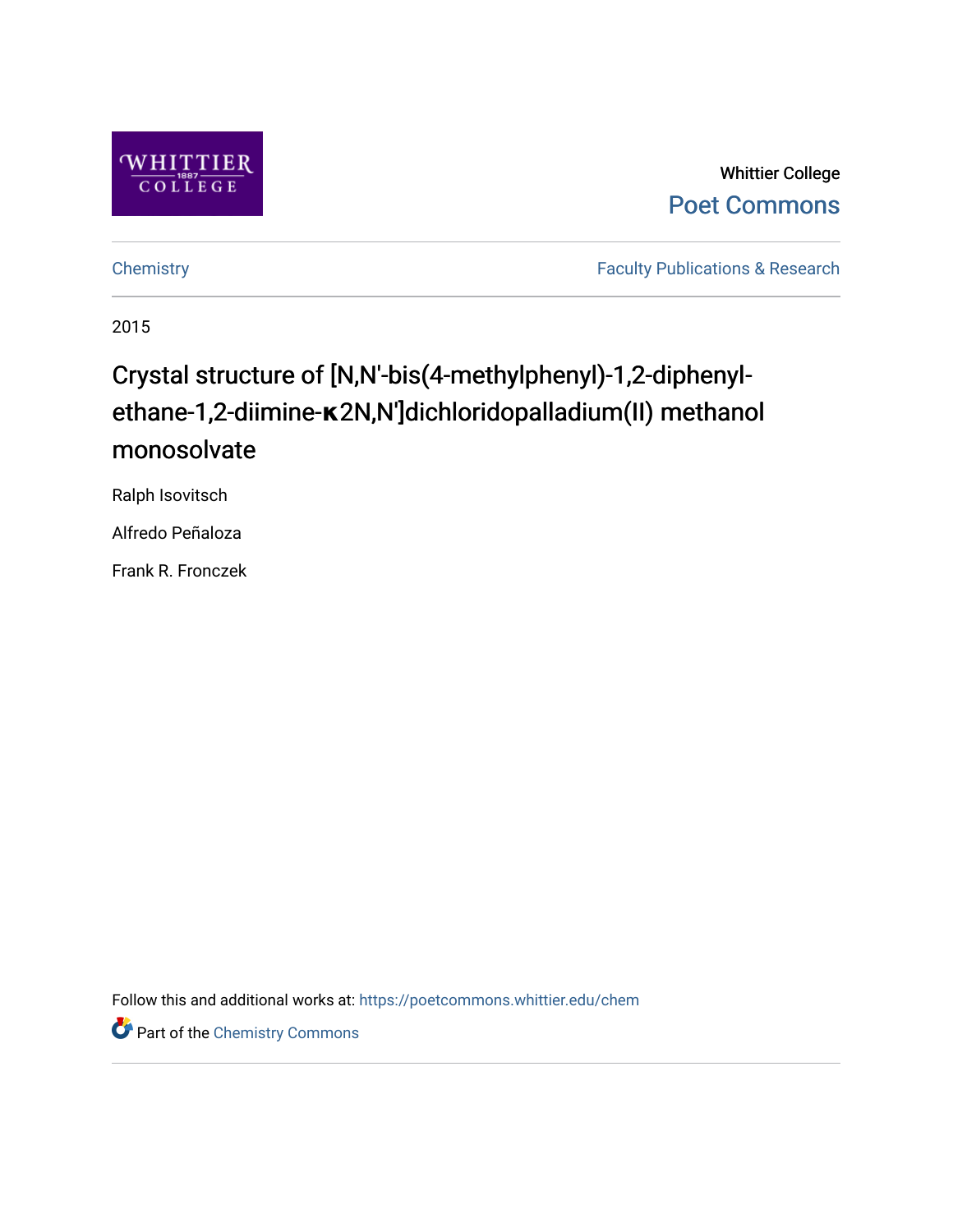## data reports





CRYSTALLOGRAPHIC COMMUNICATIONS

OPEN 2 ACCESS

complexes, see: Kubota et al. (2013); Comerlato et al. (2001); Dyakonenko et al. (2015). For structures of other diimines, see: Wang et al. (2012); Zhao et al. (2015).





12258 measured reflections 5965 independent reflections 5026 reflections with  $I > 2\sigma(I)$ 

 $R_{\text{int}} = 0.032$ 

2. Experimental

2.1. Crystal data  $[{}PdCl_2(C_{28}H_{24}N_2)]$ ·CH<sub>4</sub>O  $M_r = 597.83$ Triclinic,  $P\overline{1}$  $a = 8.8213(3)$  Å  $b = 12.3364(3)$  Å  $c = 12.7697(4)$  Å  $\alpha = 108.992 \ (2)^{\circ}$  $\beta = 93.900(3)^{\circ}$  $\nu = 92.457 (3)$ °  $V = 1307.83$  (7)  $\mathring{A}^3$  $Z = 2$ Mo  $K\alpha$  radiation  $\mu$  = 0.94 mm<sup>-1</sup>  $T = 90 K$  $0.18 \times 0.10 \times 0.06$  mm

#### 2.2. Data collection

| Bruker Kappa APEXII DUO CCD                      |  |
|--------------------------------------------------|--|
| diffractometer                                   |  |
| Absorption correction: multi-scan                |  |
| (SADABS; Bruker, 2014)                           |  |
| $T_{\text{min}} = 0.831, T_{\text{max}} = 0.946$ |  |
|                                                  |  |

| H atoms treated by a mixture of                                                                                               |
|-------------------------------------------------------------------------------------------------------------------------------|
| independent and constrained                                                                                                   |
| refinement                                                                                                                    |
| $\Delta \rho_{\text{max}} = 0.57 \text{ e } \text{\AA}^{-3}$<br>$\Delta \rho_{\text{min}} = -0.64 \text{ e } \text{\AA}^{-3}$ |
|                                                                                                                               |
|                                                                                                                               |
|                                                                                                                               |

Table 1 Hydrogen-bond geometry  $(\mathring{A}, \degree)$ .

| $D - H \cdots A$                                                                           | $D-H$   | $H \cdot \cdot \cdot A$ | $D\cdots A$ | $D = H \cdots A$ |
|--------------------------------------------------------------------------------------------|---------|-------------------------|-------------|------------------|
| $O1 - H10H \cdots Cl2$                                                                     | 0.83(2) | 2.36(2)                 | 3.161(2)    | 163(3)           |
| $C17 - H17 \cdots C12^i$                                                                   | 0.95    | 2.80                    | 3.708(3)    | 161              |
| $C21 - H21 \cdots O1^{ii}$                                                                 | 0.95    | 2.48                    | 3.275(3)    | 141              |
| Symmetry codes: (i) $-x + 1$ , $-y + 1$ , $-z + 1$ ; (ii) $-x + 2$ , $-y + 1$ , $-z + 1$ . |         |                         |             |                  |

Data collection: APEX2 (Bruker, 2014); cell refinement: SAINT (Bruker, 2014); data reduction: SAINT; program(s) used to solve structure: SHELXS97 (Sheldrick, 2008); program(s) used to refine structure: SHELXL97 (Sheldrick, 2008); molecular graphics: ORTEP-3 for Windows (Farrugia, 2012); software used to prepare material for publication: SHELXL97.

#### Acknowledgements

Whittier College is acknowledged for the funds that supported this research. Tammy Le is acknowledged for obtaining the

Crystal structure of  $[N,N'-bis(4-methyl$ phenyl)-1,2-diphenylethane-1,2-diimine $k^2N$ , $N$ ']dichloridopalladium(II) methanol monosolvate

### Alfredo Peñaloza,<sup>a</sup> Frank R. Fronczek<sup>b</sup> and Ralph Isovitsch<sup>a\*</sup>

<sup>a</sup>13406 Philadelphia Street, Whittier College, Department of Chemistry, Whittier College, Whittier, CA 90601, USA, and <sup>b</sup>Department of Chemistry, Louisiana State University, Baton Rouge, LA 70803, USA. \*Correspondence e-mail: risovitsch@whittier.edu

Received 28 July 2015; accepted 7 August 2015

Edited by M. Weil, Vienna University of Technology, Austria

The title compound,  $[\text{PdCl}_2(C_{28}H_{24}N_2)]$ ·CH<sub>3</sub>OH, was prepared from the reaction of  $PdCl<sub>2</sub>(DMSO)<sub>2</sub> (DMSO)$  is dimethyl sulfoxide) and N,N'-bis(4-methylphenyl)-1,2-diphenylethane-1,2-diimine in methanol. The chelating diimine core of the title compound deviates slightly from planarity, with an  $N - C -$ C-N torsion angle of 5.3 (3)°. Delocalization in the diimine core is indicated by  $N-C$  and  $C-C$  bonds that are, respectively, longer and shorter than those found in related nonchelating diimines. The distorted square-planar coordination environment around the  $Pd<sup>H</sup>$  atom is manifested as bond angles that are smaller and larger than  $90^\circ$ , and palladacycle torsion angles of  $-173.22$  (16) and 167.06 (16)°. These deviations are attributed to the small bite angle of 79.13  $(8)^\circ$ of the diimine chelate. The crystal packing exhibits weak intermolecular hydrogen-bonding interactions involving aromatic H atoms, Cl atoms and intercalated methanol solvent molecules, defining layers parallel to (010).

Keywords: crystal structure; palladium(II) dichlorido diimine complex; polymerization catalyst.

CCDC reference: 1417572

#### 1. Related literature

Palladium(II) diimiine complexes have been widely used as polymerization catalysts for  $\alpha$ -olefins (Johnson et al., 1995; Popeney & Guan, 2005) and are prepared easily by the reaction of  $PdCl<sub>2</sub>(DMSO)<sub>2</sub>$  with the diimine of choice (Kubota *et* al., 2013; Ettedgui & Neumann, 2009; Price et al., 1972). For structural information about related palladium(II) diimine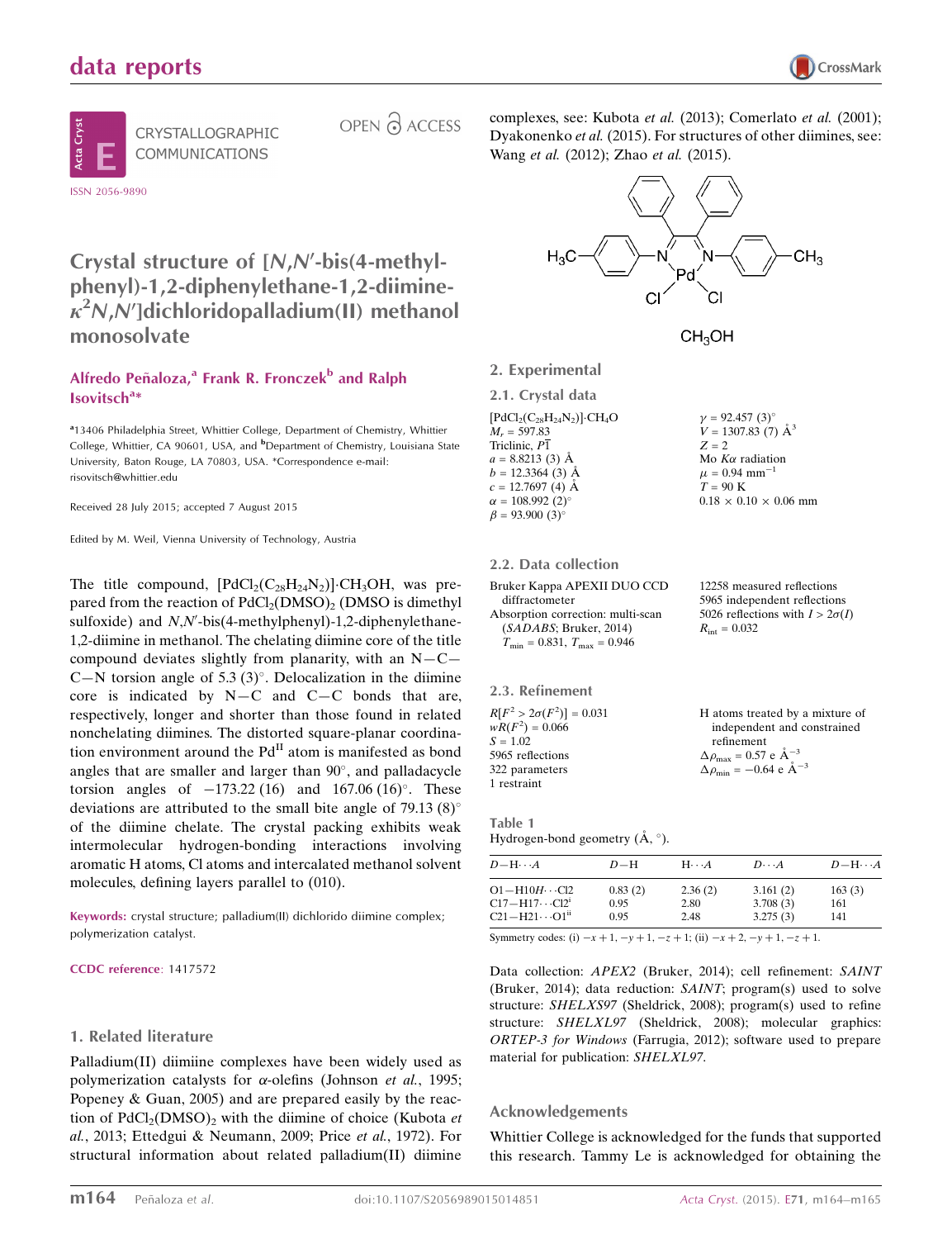UV–Vis spectrum of the title compound. The upgrade of the diffractometer was made possible by grant No. LEQSF(2011– 2012)-ENH-TR-01, administered by the Louisiana Board of Regents.

Supporting information for this paper is available from the IUCr electronic archives (Reference: WM5193).

#### References

Bruker (2014). SAINT, APEX2 and SADABS[. Bruker AXS Inc., Madison,](https://scripts.iucr.org/cgi-bin/cr.cgi?rm=pdfbb&cnor=wm5193&bbid=BB1) [Wisconsin, USA.](https://scripts.iucr.org/cgi-bin/cr.cgi?rm=pdfbb&cnor=wm5193&bbid=BB1)

- [Comerlato, N. M., Crossetti, G. L., Howie, R. A., Tibultino, P. C. D. & Wardell,](https://scripts.iucr.org/cgi-bin/cr.cgi?rm=pdfbb&cnor=wm5193&bbid=BB2) J. L. (2001). Acta Cryst. E57[, m295–m297.](https://scripts.iucr.org/cgi-bin/cr.cgi?rm=pdfbb&cnor=wm5193&bbid=BB2)
- [Dyakonenko, V. V., Zholob, O. O., Orysyk, S. I. & Pekhnyo, V. I. \(2015\).](https://scripts.iucr.org/cgi-bin/cr.cgi?rm=pdfbb&cnor=wm5193&bbid=BB3) Acta Cryst. E71[, m10–m11.](https://scripts.iucr.org/cgi-bin/cr.cgi?rm=pdfbb&cnor=wm5193&bbid=BB3)
- [Ettedgui, J. & Neumann, J. \(2009\).](https://scripts.iucr.org/cgi-bin/cr.cgi?rm=pdfbb&cnor=wm5193&bbid=BB4) J. Am. Chem. Soc. 131, 4–5.
- [Farrugia, L. J. \(2012\).](https://scripts.iucr.org/cgi-bin/cr.cgi?rm=pdfbb&cnor=wm5193&bbid=BB5) J. Appl. Cryst. 45, 849–854.
- [Johnson, L. K., Killian, C. M. & Brookhart, M. \(1995\).](https://scripts.iucr.org/cgi-bin/cr.cgi?rm=pdfbb&cnor=wm5193&bbid=BB6) J. Am. Chem. Soc. 117, [6414–6415.](https://scripts.iucr.org/cgi-bin/cr.cgi?rm=pdfbb&cnor=wm5193&bbid=BB6)
- [Kubota, M., Covarrubias, D., Pye, C., Fronczek, F. R. & Isovitsch, R. \(2013\).](https://scripts.iucr.org/cgi-bin/cr.cgi?rm=pdfbb&cnor=wm5193&bbid=BB7) [J. Coord. Chem.](https://scripts.iucr.org/cgi-bin/cr.cgi?rm=pdfbb&cnor=wm5193&bbid=BB7) 66, 1350–1362.
- [Popeney, C. & Guan, Z. \(2005\).](https://scripts.iucr.org/cgi-bin/cr.cgi?rm=pdfbb&cnor=wm5193&bbid=BB8) Organometallics, 24, 1145–1155.
- [Price, J. H., Williamson, A. N., Schramm, R. F. & Wayland, B. B. \(1972\).](https://scripts.iucr.org/cgi-bin/cr.cgi?rm=pdfbb&cnor=wm5193&bbid=BB9) Inorg. Chem. 11[, 1280–1284.](https://scripts.iucr.org/cgi-bin/cr.cgi?rm=pdfbb&cnor=wm5193&bbid=BB9)
- [Sheldrick, G. M. \(2008\).](https://scripts.iucr.org/cgi-bin/cr.cgi?rm=pdfbb&cnor=wm5193&bbid=BB10) Acta Cryst. A64, 112–122.
- [Wang, L., Luo, X., Gao, B., Wu, Q. & Mu, Y. \(2012\).](https://scripts.iucr.org/cgi-bin/cr.cgi?rm=pdfbb&cnor=wm5193&bbid=BB11) Acta Cryst. E68, o128.
- [Zhao, Y., Yuan, J., Zhao, J. & Zhao, S. \(2015\).](https://scripts.iucr.org/cgi-bin/cr.cgi?rm=pdfbb&cnor=wm5193&bbid=BB12) Acta Cryst. E71, o251–o252.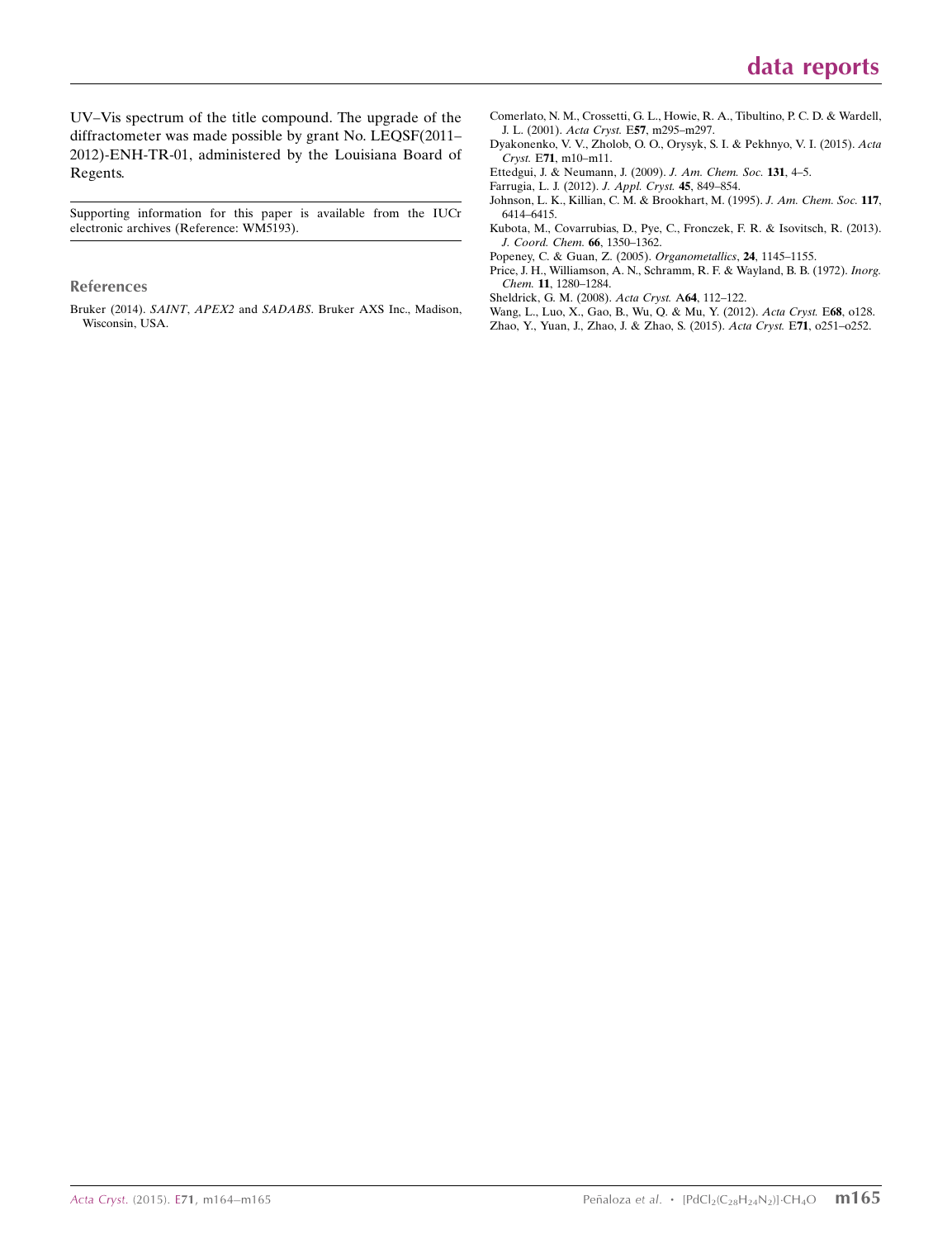# **supporting information**

*Acta Cryst.* (2015). E**71**, m164–m165 [https://doi.org/10.1107/S2056989015014851]

## **Crystal structure of [***N***,***N***′-bis(4-methylphenyl)-1,2-diphenylethane-1,2-diimine***κ***2** *N***,***N***′]dichloridopalladium(II) methanol monosolvate**

## **Alfredo Peñaloza, Frank R. Fronczek and Ralph Isovitsch**

## **S1. Synthesis and crystallization**

0.086 g (0.257 mmol, 1 eq.) of PdCl2(DMSO)2 and 0.100 g (0.257 mmol, 1 eq.) of *N*,*N′*-di(4-methylphenyl)-1,2-diphenylethane-1,2-diimine were combined with 10 ml of methanol and stirred for 1.5 hours at room temperature. The orange precipitate that formed was collected *via* vacuum filtration, washed well with water and then air-dried giving 0.0363 g (25%) of the title compound. Slow evaporation of the reaction mixture gave X-ray quality crystals of the title compound. MP: > 532 K. IR (KCl): 3135, 2922, 1514 cm-1. UV-Vis (*λ* nm (*ε*)): 242 (41,200), 264 (34,800), 317 (17,800). TLC (alumina, ethanol):  $R_f = 0.59$ .

### **S2. Refinement**

H atoms were placed in idealized positions, guided by difference maps, with C—H bond lengths in the range 0.95-0.98 Å, with  $U_{\text{iso}}(H) = 1.2U_{\text{eq}}(C)$  of the attached atom (1.5 for methyl), and thereafter treated as riding. A torsional parameter was refined for each methyl group. The H atom of the methanol solvent molecule was refined with  $O-H = 0.85$  Å and  $U_{\text{iso}}(H) = 1.5U_{\text{eq}}(O)$ .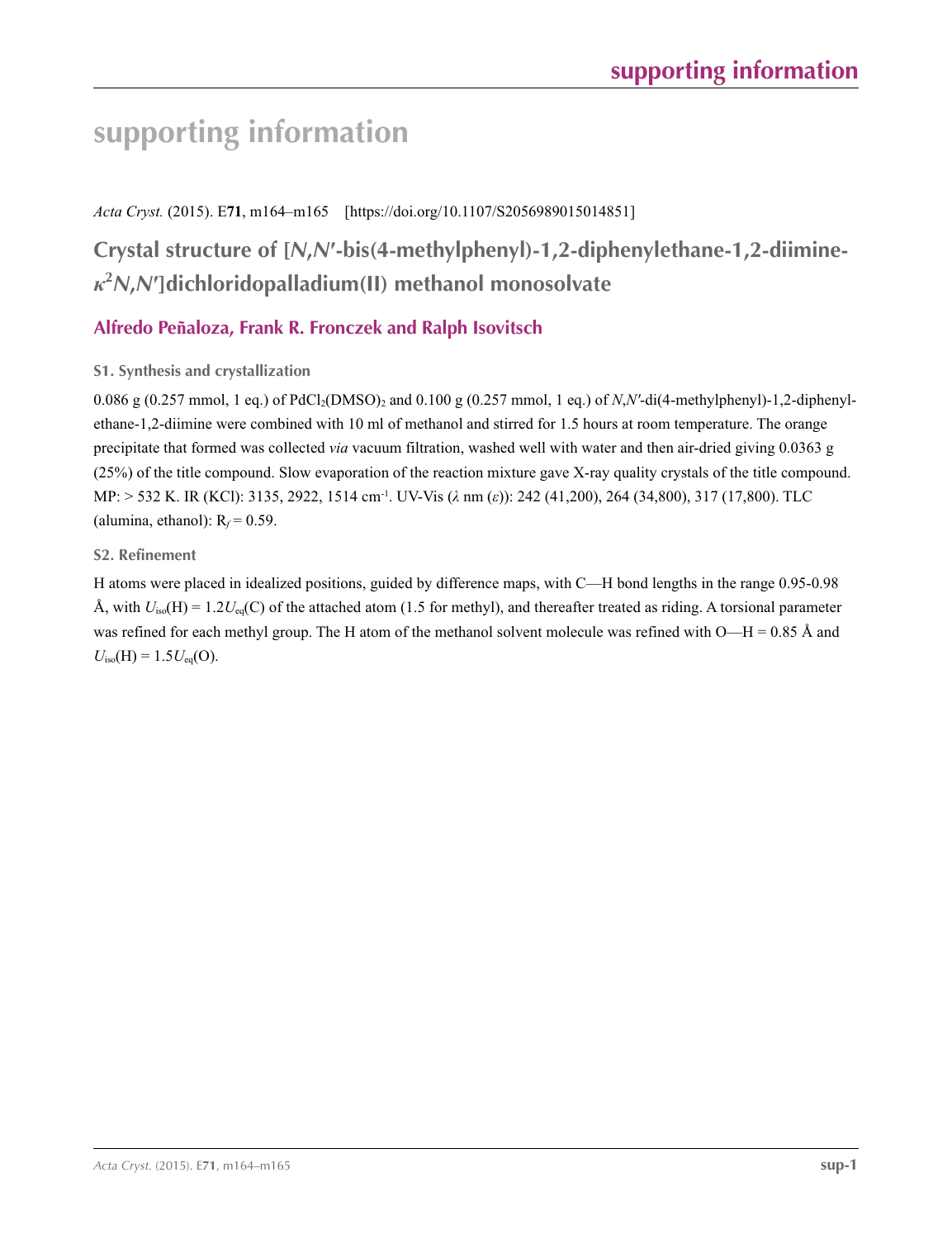

**Figure 1**

The molecular components of the title compound. Displacement ellipsoids are represented at the 50% probability level.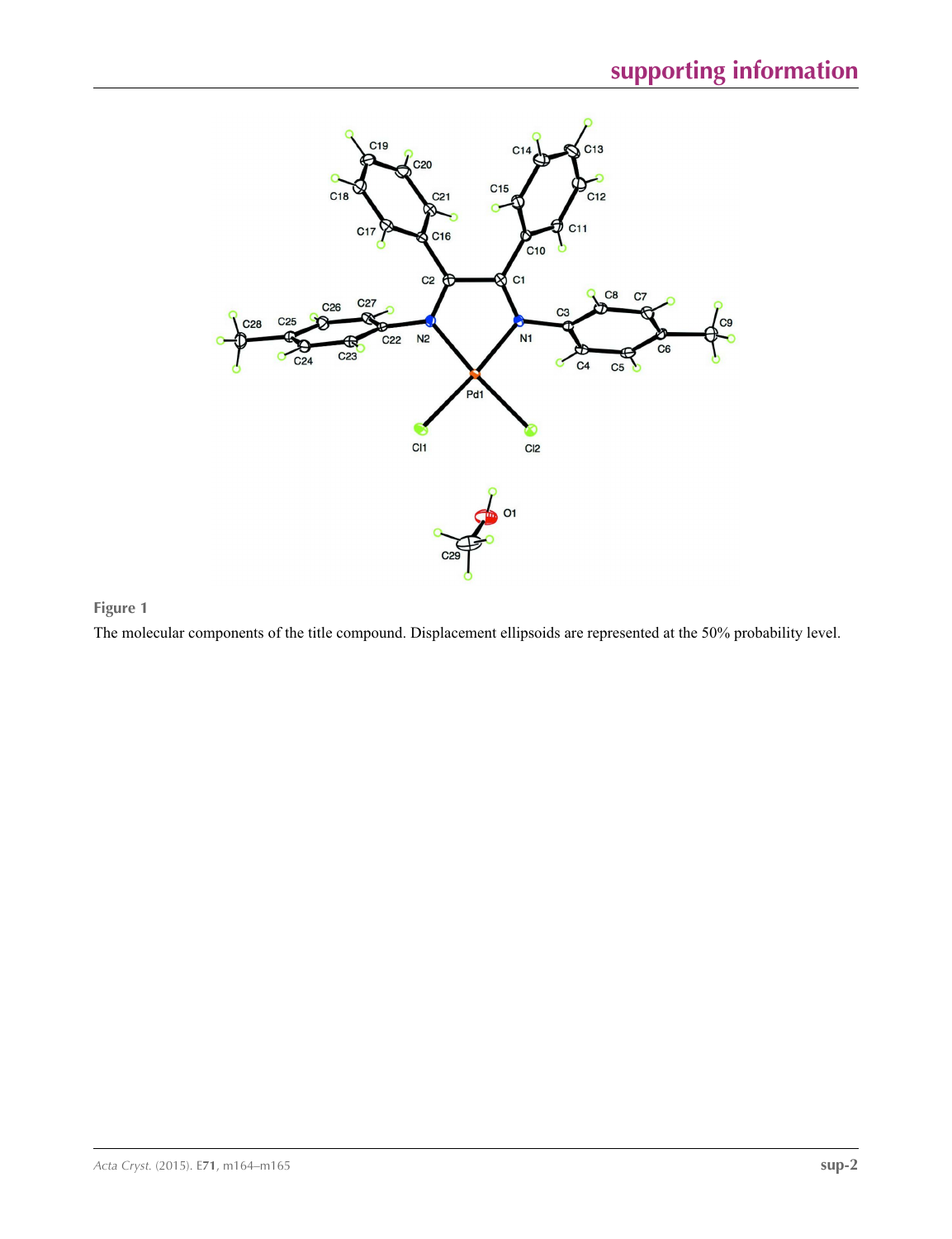



Crystal packing in the title compound, with intermolecular hydrogen bonding emphasized as dashed lines.



## **Figure 3**

Crystal packing in the title compound as viewed along [100].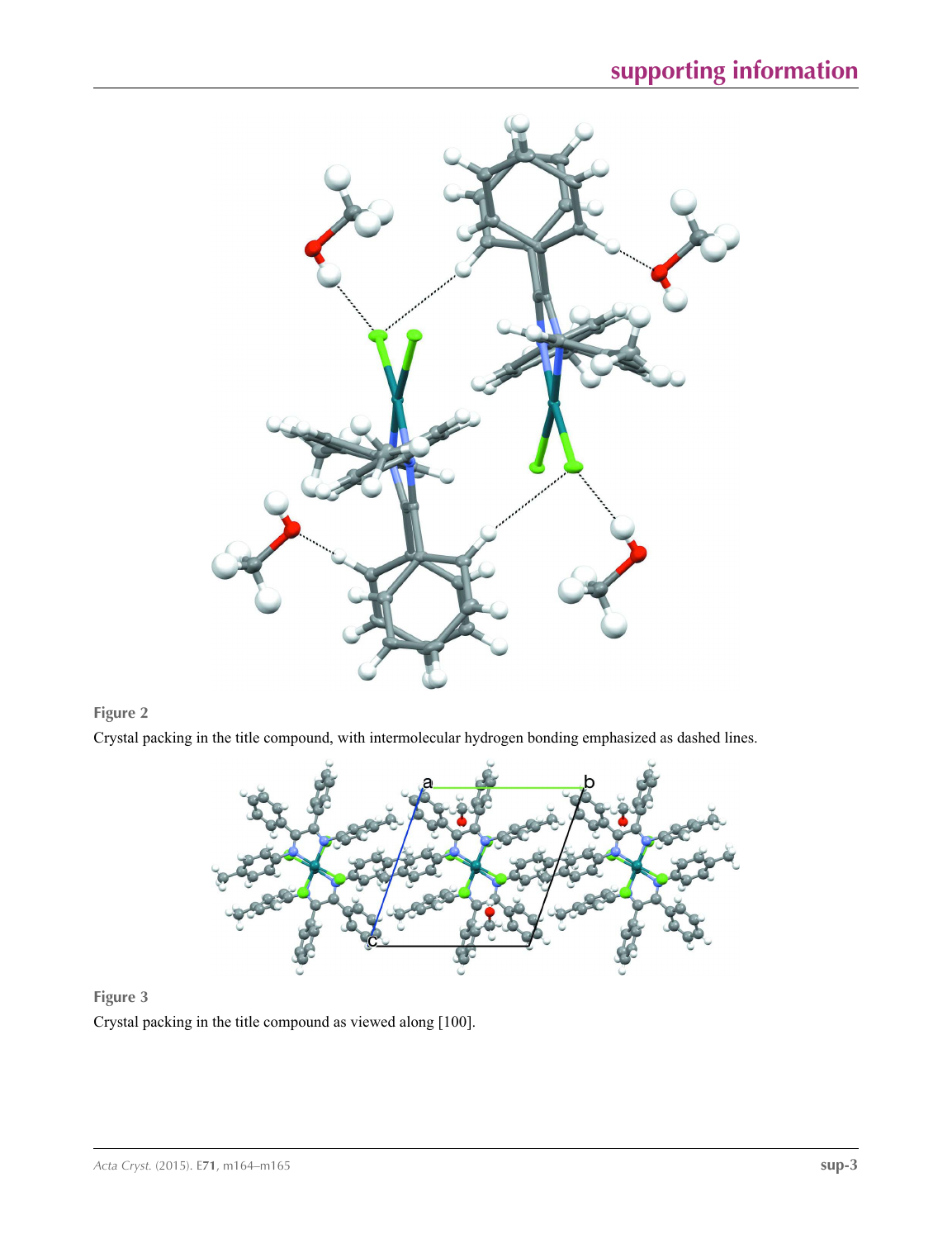**[***N***,***N***′-Bis(4-methylphenyl)-1,2-diphenylethane-1,2-diimine-***κ***<sup>2</sup>** *N***,***N***′]dichloridopalladium(II) methanol monosolvate** 

### *Crystal data*

 $[PdCl<sub>2</sub>(C<sub>28</sub>H<sub>24</sub>N<sub>2</sub>)]·CH<sub>4</sub>O$  $M_r = 597.83$ Triclinic, *P*1 Hall symbol: -P 1  $a = 8.8213(3)$  Å  $b = 12.3364(3)$  Å  $c = 12.7697(4)$  Å  $\alpha$  = 108.992 (2)<sup>o</sup>  $\beta$  = 93.900 (3)<sup>o</sup> *γ* = 92.457 (3)°  $V = 1307.83$  (7) Å<sup>3</sup>

#### *Data collection*

Bruker Kappa APEXII DUO CCD diffractometer Radiation source: fine-focus sealed tube TRIUMPH curved graphite monochromator *φ* and *ω* scans Absorption correction: multi-scan (*SADABS*; Bruker, 2014)  $T_{\text{min}} = 0.831$ ,  $T_{\text{max}} = 0.946$ 

*Refinement*

 $Z = 2$  $F(000) = 608$  $D_x = 1.518$  Mg m<sup>-3</sup> Mo *Kα* radiation,  $\lambda = 0.71073$  Å Cell parameters from 4900 reflections  $\theta$  = 2.8–27.5°  $\mu$  = 0.94 mm<sup>-1</sup>  $T = 90 K$ Plate, orange  $0.18 \times 0.10 \times 0.06$  mm

12258 measured reflections 5965 independent reflections 5026 reflections with  $I > 2\sigma(I)$  $R_{\text{int}} = 0.032$  $\theta_{\text{max}} = 27.5^{\circ}, \theta_{\text{min}} = 1.7^{\circ}$  $h = -11 \rightarrow 11$  $k = -16 \rightarrow 16$  $l = -16 \rightarrow 16$ 

Refinement on *F*<sup>2</sup> Least-squares matrix: full  $R[F^2 > 2\sigma(F^2)] = 0.031$  $wR(F^2) = 0.066$  $S = 1.02$ 5965 reflections 322 parameters 1 restraint Primary atom site location: structure-invariant direct methods Secondary atom site location: difference Fourier map Hydrogen site location: inferred from neighbouring sites H atoms treated by a mixture of independent and constrained refinement  $w = 1/[\sigma^2 (F_0^2) + (0.0243P)^2 + 0.2447P]$ where  $P = (F_o^2 + 2F_c^2)/3$  $(\Delta/\sigma)_{\text{max}} = 0.002$  $\Delta\rho_{\text{max}} = 0.57$  e Å<sup>-3</sup>  $\Delta \rho_{\rm min} = -0.64$  e Å<sup>-3</sup>

### *Special details*

**Geometry**. All e.s.d.'s (except the e.s.d. in the dihedral angle between two l.s. planes) are estimated using the full covariance matrix. The cell e.s.d.'s are taken into account individually in the estimation of e.s.d.'s in distances, angles and torsion angles; correlations between e.s.d.'s in cell parameters are only used when they are defined by crystal symmetry. An approximate (isotropic) treatment of cell e.s.d.'s is used for estimating e.s.d.'s involving l.s. planes.

**Refinement**. Refinement of  $F^2$  against ALL reflections. The weighted *R*-factor  $wR$  and goodness of fit *S* are based on  $F^2$ , conventional *R*-factors *R* are based on *F*, with *F* set to zero for negative  $F^2$ . The threshold expression of  $F^2 > \sigma(F^2)$  is used only for calculating *R*-factors(gt) *etc*. and is not relevant to the choice of reflections for refinement. *R*-factors based on *F*<sup>2</sup> are statistically about twice as large as those based on *F*, and *R*- factors based on ALL data will be even larger.

*Fractional atomic coordinates and isotropic or equivalent isotropic displacement parameters (Å<sup>2</sup>)* 

|     | $\sim$     |              |              | $^*/U_{\rm eq}$<br>$U_{\rm iso}$ |
|-----|------------|--------------|--------------|----------------------------------|
| Pd1 | 0.72678(2) | 0.502582(15) | 0.508729(15) | 0.00896(6)                       |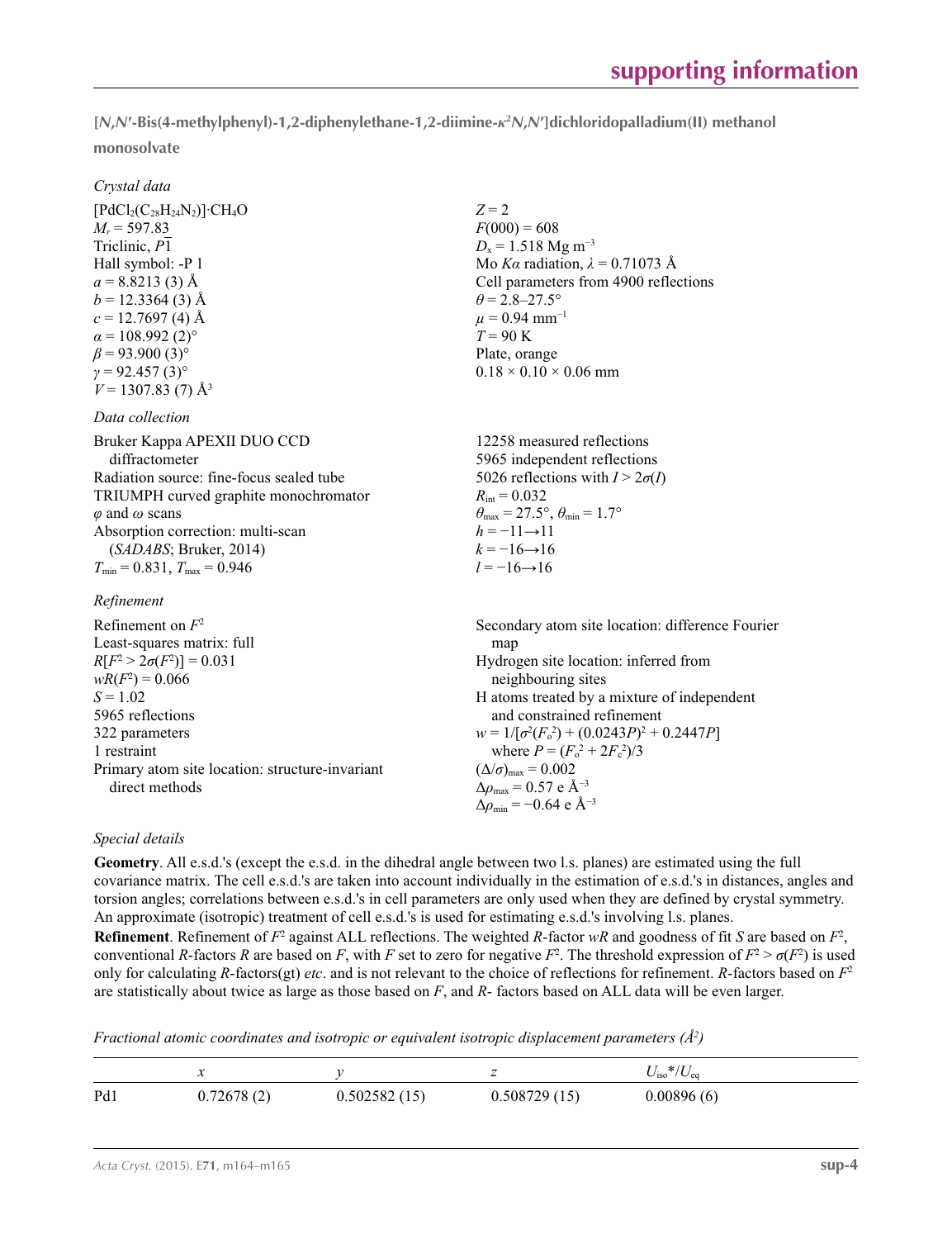| C11              | 0.66581(7) | 0.51705(5)  | 0.33726(5)  | 0.01389(13) |
|------------------|------------|-------------|-------------|-------------|
| Cl2              | 0.78558(7) | 0.31784(5)  | 0.42450(5)  | 0.01609(14) |
| N1               | 0.7550(2)  | 0.49790(16) | 0.66557(16) | 0.0092(4)   |
| N2               | 0.6911(2)  | 0.66555(16) | 0.59660(16) | 0.0102(4)   |
| C1               | 0.7157(3)  | 0.5882(2)   | 0.7421(2)   | 0.0109(5)   |
| C <sub>2</sub>   | 0.6855(3)  | 0.6871(2)   | 0.7029(2)   | 0.0114(5)   |
| C <sub>3</sub>   | 0.8034(3)  | 0.39982(19) | 0.69323(19) | 0.0110(5)   |
| C <sub>4</sub>   | 0.9500(3)  | 0.3682(2)   | 0.67176(19) | 0.0125(5)   |
| H <sub>4</sub>   | 1.0122     | 0.4074      | 0.6357      | $0.015*$    |
| C <sub>5</sub>   | 1.0047(3)  | 0.2789(2)   | 0.7035(2)   | 0.0151(5)   |
| H <sub>5</sub>   | 1.1058     | 0.2580      | 0.6900      | $0.018*$    |
| C6               | 0.9146(3)  | 0.2192(2)   | 0.7545(2)   | 0.0150(5)   |
| C7               | 0.7650(3)  | 0.2482(2)   | 0.7692(2)   | 0.0163(6)   |
| H7               | 0.7002     | 0.2054      | 0.8002      | $0.020*$    |
| C8               | 0.7082(3)  | 0.3385(2)   | 0.7394(2)   | 0.0130(5)   |
| H8               | 0.6060     | 0.3578      | 0.7505      | $0.016*$    |
| C9               | 0.9798(3)  | 0.1291(2)   | 0.7979(2)   | 0.0226(6)   |
| H <sub>9</sub> A | 1.0674     | 0.0985      | 0.7573      | $0.034*$    |
| H9B              | 0.9018     | 0.0667      | 0.7874      | $0.034*$    |
| H <sub>9</sub> C | 1.0126     | 0.1639      | 0.8773      | $0.034*$    |
| C10              | 0.7048(3)  | 0.59987(19) | 0.8604(2)   | 0.0112(5)   |
| C11              | 0.8257(3)  | 0.5791(2)   | 0.9252(2)   | 0.0142(5)   |
| H11              | 0.9185     | 0.5560      | 0.8937      | $0.017*$    |
| C12              | 0.8109(3)  | 0.5920(2)   | 1.0360(2)   | 0.0186(6)   |
| H12              | 0.8943     | 0.5789      | 1.0805      | $0.022*$    |
| C13              | 0.6756(3)  | 0.6238(2)   | 1.0820(2)   | 0.0212(6)   |
| H13              | 0.6658     | 0.6318      | 1.1577      | $0.025*$    |
| C14              | 0.5547(3)  | 0.6441(2)   | 1.0180(2)   | 0.0184(6)   |
| H14              | 0.4616     | 0.6654      | 1.0496      | $0.022*$    |
| C15              | 0.5689(3)  | 0.6334(2)   | 0.9075(2)   | 0.0155(5)   |
| H15              | 0.4862     | 0.6488      | 0.8641      | $0.019*$    |
| C16              | 0.6638(3)  | 0.8028(2)   | 0.78122(19) | 0.0117(5)   |
| C17              | 0.5369(3)  | 0.8595(2)   | 0.7631(2)   | 0.0158(5)   |
| H17              | 0.4630     | 0.8228      | 0.7029      | $0.019*$    |
| C18              | 0.5185(3)  | 0.9697(2)   | 0.8332(2)   | 0.0192(6)   |
| H18              | 0.4316     | 1.0084      | 0.8210      | $0.023*$    |
| C19              | 0.6264(3)  | 1.0236(2)   | 0.9210(2)   | 0.0211(6)   |
| H19              | 0.6145     | 1.0997      | 0.9681      | $0.025*$    |
| C20              | 0.7514(3)  | 0.9665(2)   | 0.9400(2)   | 0.0192(6)   |
| H20              | 0.8244     | 1.0031      | 1.0010      | $0.023*$    |
| C21              | 0.7709(3)  | 0.8564(2)   | 0.8709(2)   | 0.0155(5)   |
| H21              | 0.8568     | 0.8175      | 0.8844      | $0.019*$    |
| C22              | 0.6995(3)  | 0.75880(19) | 0.55233(19) | 0.0107(5)   |
| C <sub>23</sub>  | 0.5828(3)  | 0.7719(2)   | 0.4801(2)   | 0.0130(5)   |
| H <sub>23</sub>  | 0.4960     | 0.7188      | 0.4581      | $0.016*$    |
| C <sub>24</sub>  | 0.5944(3)  | 0.8638(2)   | 0.4402(2)   | 0.0141(5)   |
| H <sub>24</sub>  | 0.5146     | 0.8734      | 0.3908      | $0.017*$    |
| C <sub>25</sub>  | 0.7211(3)  | 0.9422(2)   | 0.4715(2)   | 0.0136(5)   |
|                  |            |             |             |             |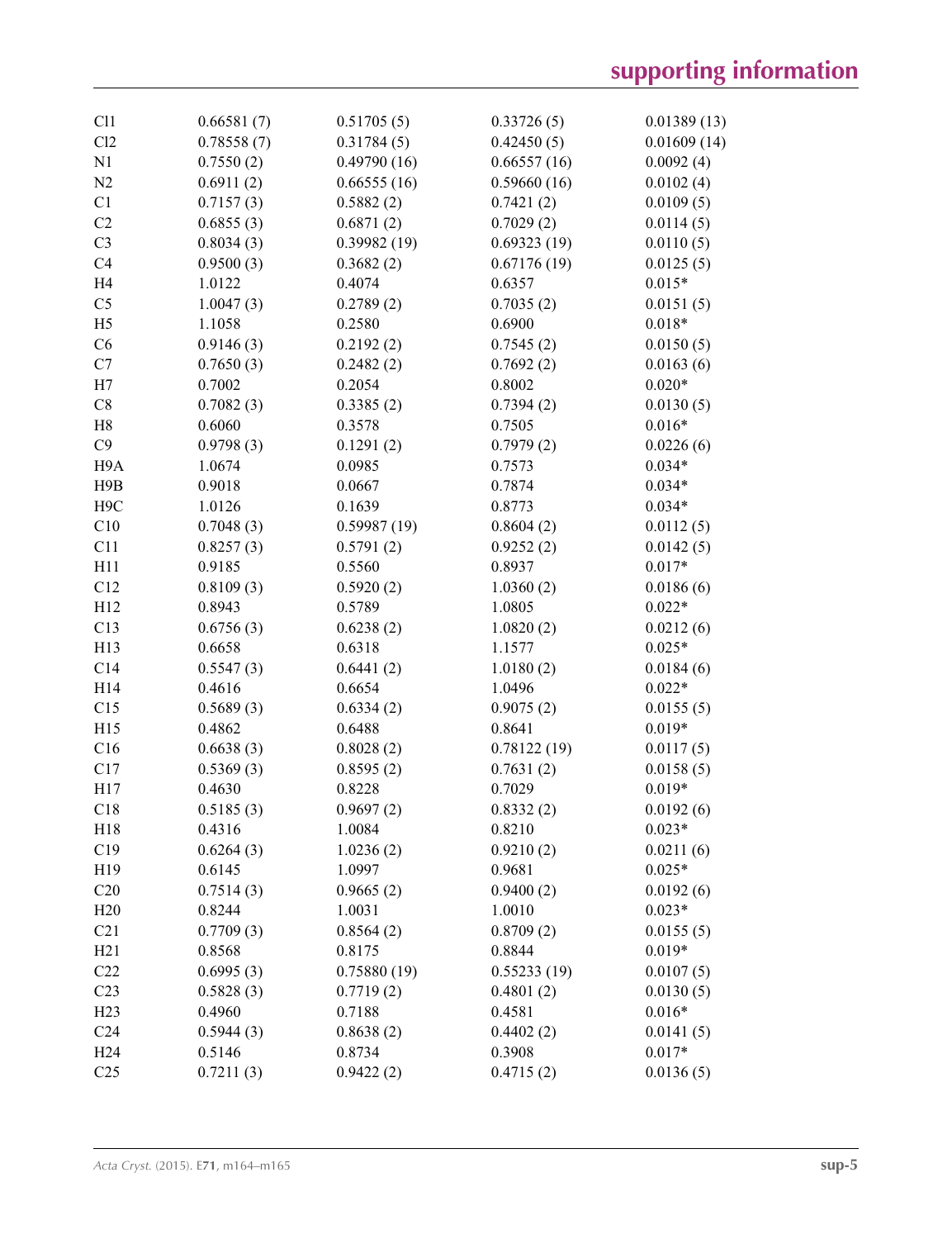| C <sub>26</sub> | 0.8371(3) | 0.9256(2)   | 0.5424(2)   | 0.0149(5) |  |
|-----------------|-----------|-------------|-------------|-----------|--|
| H <sub>26</sub> | 0.9243    | 0.9783      | 0.5640      | $0.018*$  |  |
| C27             | 0.8288(3) | 0.8339(2)   | 0.5825(2)   | 0.0135(5) |  |
| H27             | 0.9101    | 0.8227      | 0.6298      | $0.016*$  |  |
| C <sub>28</sub> | 0.7325(3) | 1.0438(2)   | 0.4304(2)   | 0.0200(6) |  |
| H28A            | 0.8004    | 1.0280      | 0.3704      | $0.030*$  |  |
| H28B            | 0.7734    | 1.1122      | 0.4917      | $0.030*$  |  |
| H28C            | 0.6311    | 1.0572      | 0.4026      | $0.030*$  |  |
| 01              | 0.9588(2) | 0.31675(18) | 0.21549(16) | 0.0275(5) |  |
| H10H            | 0.916(4)  | 0.333(3)    | 0.274(2)    | $0.041*$  |  |
| C <sub>29</sub> | 0.8406(3) | 0.2883(3)   | 0.1302(2)   | 0.0322(8) |  |
| H29A            | 0.7635    | 0.2362      | 0.1441      | $0.048*$  |  |
| H29B            | 0.8815    | 0.2505      | 0.0589      | $0.048*$  |  |
| H29C            | 0.7942    | 0.3584      | 0.1281      | $0.048*$  |  |
|                 |           |             |             |           |  |

*Atomic displacement parameters (Å2 )*

|                 | $U^{11}$    | $U^{22}$   | $U^{33}$    | $U^{12}$      | $U^{13}$      | $U^{23}$      |
|-----------------|-------------|------------|-------------|---------------|---------------|---------------|
| Pd1             | 0.01082(10) | 0.00890(9) | 0.00697(10) | $-0.00045(7)$ | 0.00080(7)    | 0.00251(7)    |
| C11             | 0.0166(3)   | 0.0163(3)  | 0.0086(3)   | 0.0014(2)     | $-0.0004(2)$  | 0.0042(2)     |
| Cl2             | 0.0252(4)   | 0.0101(3)  | 0.0123(3)   | 0.0019(2)     | 0.0020(3)     | 0.0027(2)     |
| N1              | 0.0083(10)  | 0.0103(10) | 0.0096(10)  | $-0.0003(8)$  | 0.0001(8)     | 0.0045(8)     |
| N2              | 0.0105(10)  | 0.0094(10) | 0.0110(10)  | 0.0014(8)     | 0.0002(8)     | 0.0037(8)     |
| C1              | 0.0070(12)  | 0.0140(12) | 0.0120(12)  | $-0.0020(9)$  | $-0.0010(9)$  | 0.0055(10)    |
| C2              | 0.0091(12)  | 0.0126(12) | 0.0123(12)  | 0.0010(9)     | 0.0012(9)     | 0.0037(10)    |
| C <sub>3</sub>  | 0.0153(13)  | 0.0085(11) | 0.0076(12)  | 0.0006(9)     | $-0.0016(9)$  | 0.0010(10)    |
| C4              | 0.0135(13)  | 0.0141(12) | 0.0084(12)  | 0.0003(10)    | 0.0008(10)    | 0.0018(10)    |
| C <sub>5</sub>  | 0.0147(13)  | 0.0171(13) | 0.0103(13)  | 0.0046(10)    | 0.0010(10)    | $-0.0001(10)$ |
| C6              | 0.0247(15)  | 0.0090(12) | 0.0095(12)  | 0.0046(10)    | $-0.0028(10)$ | 0.0012(10)    |
| C7              | 0.0227(15)  | 0.0134(13) | 0.0132(13)  | $-0.0013(11)$ | 0.0033(11)    | 0.0049(11)    |
| C8              | 0.0138(13)  | 0.0131(12) | 0.0106(12)  | $-0.0003(10)$ | 0.0001(10)    | 0.0021(10)    |
| C9              | 0.0314(16)  | 0.0203(14) | 0.0182(15)  | 0.0105(12)    | 0.0013(12)    | 0.0083(12)    |
| C10             | 0.0138(13)  | 0.0089(12) | 0.0107(12)  | $-0.0005(9)$  | 0.0001(10)    | 0.0034(10)    |
| C11             | 0.0149(13)  | 0.0133(12) | 0.0146(13)  | 0.0036(10)    | 0.0001(10)    | 0.0051(10)    |
| C12             | 0.0244(15)  | 0.0172(14) | 0.0121(13)  | $-0.0012(11)$ | $-0.0066(11)$ | 0.0038(11)    |
| C13             | 0.0306(16)  | 0.0221(14) | 0.0113(13)  | $-0.0031(12)$ | 0.0034(12)    | 0.0066(11)    |
| C14             | 0.0190(14)  | 0.0204(14) | 0.0150(14)  | $-0.0001(11)$ | 0.0052(11)    | 0.0041(11)    |
| C15             | 0.0183(14)  | 0.0142(13) | 0.0142(13)  | 0.0002(10)    | $-0.0001(10)$ | 0.0053(11)    |
| C16             | 0.0159(13)  | 0.0110(12) | 0.0087(12)  | 0.0009(10)    | 0.0025(10)    | 0.0036(10)    |
| C17             | 0.0188(14)  | 0.0179(13) | 0.0114(13)  | 0.0026(10)    | 0.0016(10)    | 0.0057(11)    |
| C18             | 0.0222(15)  | 0.0187(14) | 0.0194(14)  | 0.0086(11)    | 0.0055(11)    | 0.0084(12)    |
| C19             | 0.0324(17)  | 0.0136(13) | 0.0165(14)  | 0.0031(12)    | 0.0103(12)    | 0.0023(11)    |
| C20             | 0.0252(15)  | 0.0165(13) | 0.0124(13)  | $-0.0042(11)$ | 0.0004(11)    | 0.0010(11)    |
| C21             | 0.0182(14)  | 0.0166(13) | 0.0127(13)  | 0.0018(10)    | 0.0011(10)    | 0.0062(11)    |
| C22             | 0.0162(13)  | 0.0079(11) | 0.0085(12)  | 0.0031(9)     | 0.0045(10)    | 0.0023(9)     |
| C <sub>23</sub> | 0.0132(13)  | 0.0139(12) | 0.0105(12)  | 0.0011(10)    | 0.0014(10)    | 0.0021(10)    |
| C <sub>24</sub> | 0.0138(13)  | 0.0173(13) | 0.0119(13)  | 0.0056(10)    | 0.0008(10)    | 0.0052(11)    |
| C <sub>25</sub> | 0.0179(13)  | 0.0119(12) | 0.0125(13)  | 0.0044(10)    | 0.0063(10)    | 0.0046(10)    |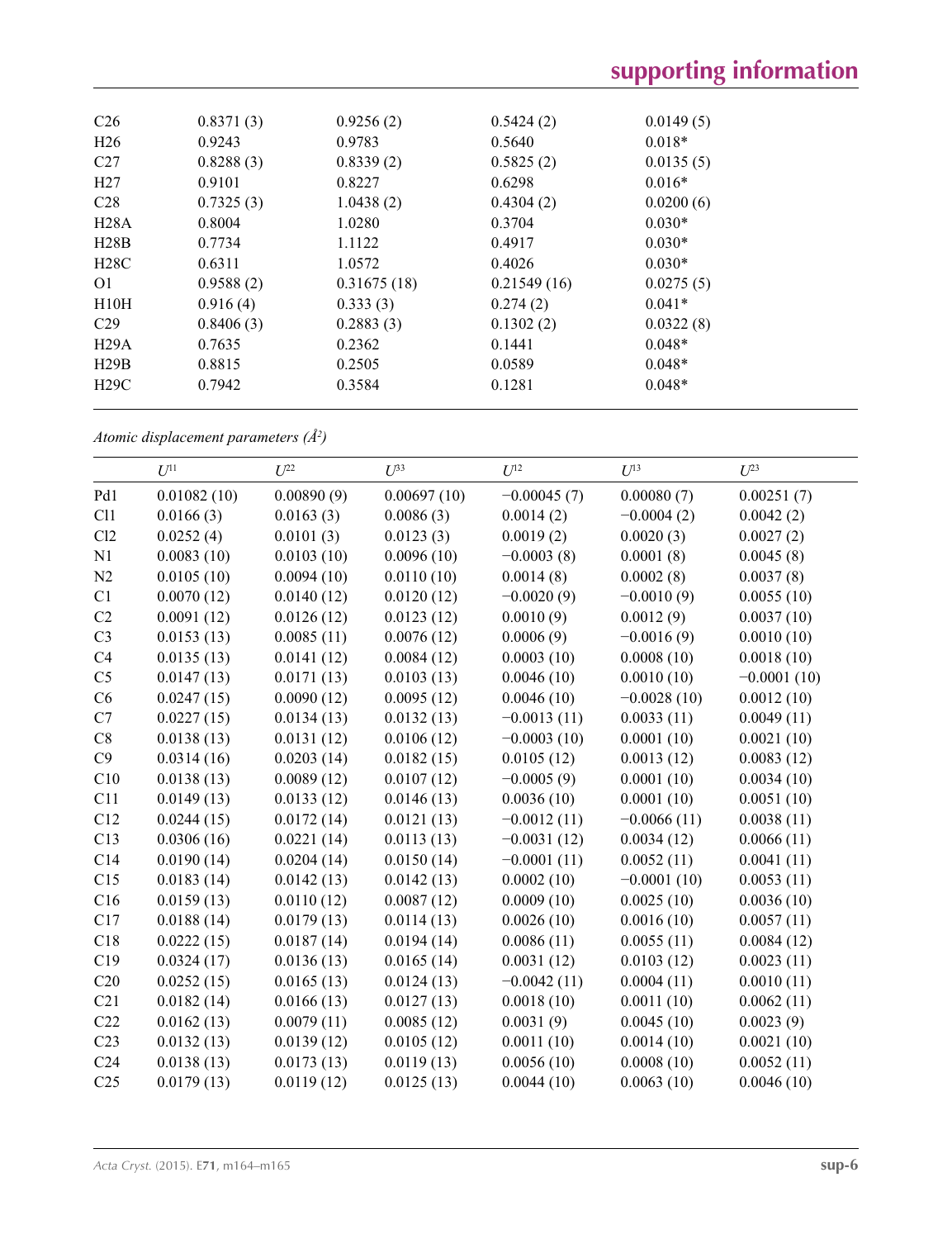# **supporting information**

| C <sub>26</sub> | 0.0148(13) | 0.0138(13) | 0.0170(14) | $-0.0003(10)$ | 0.0031(10)    | 0.0063(11)    |
|-----------------|------------|------------|------------|---------------|---------------|---------------|
| C27             | 0.0138(13) | 0.0178(13) | 0.0093(12) | 0.0002(10)    | $-0.0004(10)$ | 0.0053(10)    |
| C28             | 0.0232(15) | 0.0182(14) | 0.0243(15) | 0.0064(11)    | 0.0077(12)    | 0.0129(12)    |
| <sup>O1</sup>   | 0.0199(11) | 0.0366(12) | 0.0214(11) | 0.0001(9)     | 0.0066(9)     | 0.0027(10)    |
| C <sub>29</sub> | 0.0231(17) | 0.0367(18) | 0.0260(17) | $-0.0004(13)$ | 0.0067(13)    | $-0.0050(14)$ |

*Geometric parameters (Å, º)*

| $Pd1 - N2$       | 2.0086(19) | $C14 - C15$       | 1.388(3)  |  |
|------------------|------------|-------------------|-----------|--|
| $Pd1 - N1$       | 2.0211(19) | $C14 - H14$       | 0.9500    |  |
| $Pd1 - Cl2$      | 2.2807(6)  | $C15 - H15$       | 0.9500    |  |
| Pd1-Cl1          | 2.2842(6)  | $C16 - C17$       | 1.390(4)  |  |
| $N1 - C1$        | 1.299(3)   | $C16 - C21$       | 1.396(3)  |  |
| $N1 - C3$        | 1.440(3)   | $C17 - C18$       | 1.386(4)  |  |
| $N2-C2$          | 1.300(3)   | $C17 - H17$       | 0.9500    |  |
| $N2 - C22$       | 1.439(3)   | $C18 - C19$       | 1.386(4)  |  |
| $C1 - C10$       | 1.480(3)   | $C18 - H18$       | 0.9500    |  |
| $C1-C2$          | 1.489(3)   | $C19 - C20$       | 1.383(4)  |  |
| $C2-C16$         | 1.481(3)   | $C19 - H19$       | 0.9500    |  |
| $C3-C4$          | 1.386(3)   | $C20 - C21$       | 1.383(4)  |  |
| $C3-C8$          | 1.390(3)   | $C20 - H20$       | 0.9500    |  |
| $C4 - C5$        | 1.386(3)   | $C21 - H21$       | 0.9500    |  |
| $C4 - H4$        | 0.9500     | $C22-C23$         | 1.386(3)  |  |
| $C5-C6$          | 1.389(3)   | $C22 - C27$       | 1.387(3)  |  |
| $C5 - H5$        | 0.9500     | $C23-C24$         | 1.388(3)  |  |
| $C6-C7$          | 1.392(4)   | $C23 - H23$       | 0.9500    |  |
| $C6-C9$          | 1.512(3)   | $C24 - C25$       | 1.392(3)  |  |
| $C7-C8$          | 1.390(3)   | $C24 - H24$       | 0.9500    |  |
| $C7 - H7$        | 0.9500     | $C25-C26$         | 1.386(4)  |  |
| $C8 - H8$        | 0.9500     | $C25 - C28$       | 1.511(3)  |  |
| $C9 - H9A$       | 0.9800     | $C26-C27$         | 1.387(3)  |  |
| $C9 - H9B$       | 0.9800     | $C26 - H26$       | 0.9500    |  |
| $C9 - H9C$       | 0.9800     | $C27 - H27$       | 0.9500    |  |
| $C10 - C11$      | 1.389(3)   | $C28 - H28A$      | 0.9800    |  |
| $C10-C15$        | 1.396(3)   | $C28 - H28B$      | 0.9800    |  |
| $C11 - C12$      | 1.387(3)   | C28-H28C          | 0.9800    |  |
| $C11 - H11$      | 0.9500     | $O1 - C29$        | 1.400(4)  |  |
| $C12 - C13$      | 1.382(4)   | $O1 - H10H$       | 0.831(17) |  |
| $C12 - H12$      | 0.9500     | C29-H29A          | 0.9800    |  |
| $C13 - C14$      | 1.380(4)   | C29-H29B          | 0.9800    |  |
| $C13 - H13$      | 0.9500     | C29-H29C          | 0.9800    |  |
| $N2$ -Pd1- $N1$  | 79.13(8)   | $C13 - C14 - H14$ | 119.9     |  |
| $N2 - Pd1 - Cl2$ | 173.82(6)  | $C15 - C14 - H14$ | 119.9     |  |
| $N1$ -Pd1-Cl2    | 95.67(6)   | $C14 - C15 - C10$ | 119.9(2)  |  |
| $N2$ -Pd1-Cl1    | 96.49(6)   | $C14 - C15 - H15$ | 120.0     |  |
| $N1 - Pd1 - C11$ | 172.74(6)  | $C10-C15-H15$     | 120.0     |  |
| $Cl2$ -Pd1-Cl1   | 89.02 (2)  | $C17 - C16 - C21$ | 119.8(2)  |  |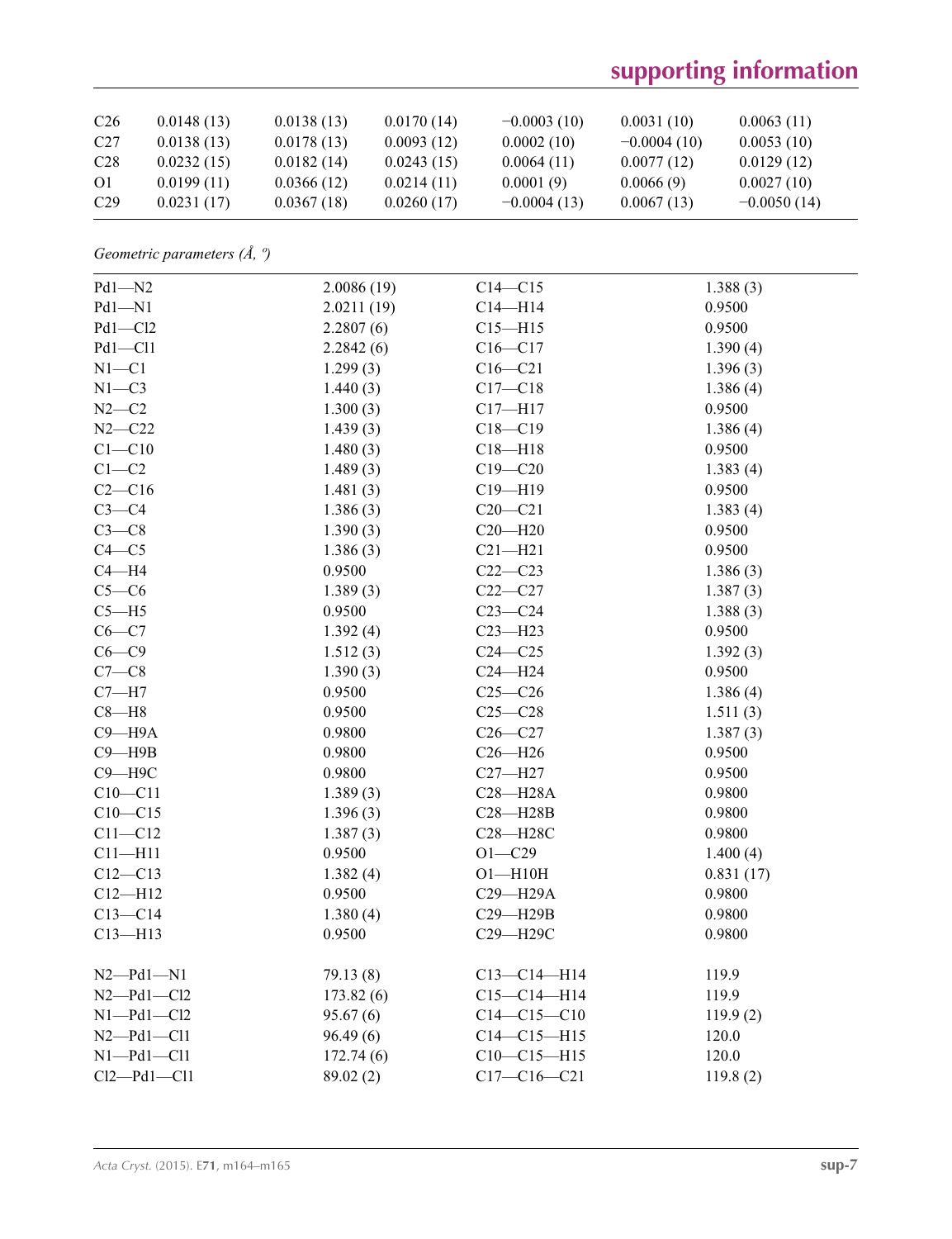| $C1-M1-C3$        | 120.6(2)   | $C17 - C16 - C2$   | 119.3(2) |
|-------------------|------------|--------------------|----------|
| $Cl-M1-Pd1$       | 115.20(17) | $C21 - C16 - C2$   | 120.8(2) |
| $C3-M1-Pd1$       | 124.03(15) | $C18-C17-C16$      | 119.9(2) |
| $C2 - N2 - C22$   | 119.9(2)   | $C18-C17-H17$      | 120.1    |
| $C2 - N2 - Pd1$   | 115.61(16) | C16-C17-H17        | 120.1    |
| $C22 - N2 - Pd1$  | 123.53(15) | $C19 - C18 - C17$  | 120.2(3) |
| $N1-C1-C10$       | 125.8(2)   | $C19 - C18 - H18$  | 119.9    |
| $N1-C1-C2$        | 114.2(2)   | $C17 - C18 - H18$  | 119.9    |
| $C10-C1-C2$       | 120.0(2)   | $C20-C19-C18$      | 119.9(2) |
| $N2-C2-C16$       | 123.2(2)   | $C20-C19-H19$      | 120.1    |
| $N2 - C2 - C1$    | 114.7(2)   | C18-C19-H19        | 120.1    |
| $C16 - C2 - C1$   | 121.9(2)   | $C19 - C20 - C21$  | 120.5(3) |
| $C4-C3-C8$        | 120.8(2)   | $C19 - C20 - H20$  | 119.8    |
| $C4-C3-N1$        | 117.3(2)   | $C21 - C20 - H20$  | 119.8    |
| $C8 - C3 - N1$    | 121.9(2)   | $C20 - C21 - C16$  | 119.7(3) |
| $C3-C4-C5$        | 119.2(2)   | $C20-C21-H21$      | 120.1    |
| $C3-C4-H4$        | 120.4      | $C16 - C21 - H21$  | 120.1    |
| $C5-C4-H4$        | 120.4      | $C23 - C22 - C27$  | 121.0(2) |
| $C4-C5-C6$        | 121.3(2)   | $C23 - C22 - N2$   | 120.8(2) |
| $C4-C5-H5$        | 119.4      | $C27 - C22 - N2$   | 118.1(2) |
| $C6-C5-H5$        | 119.4      | $C22-C23-C24$      | 119.1(2) |
| $C5 - C6 - C7$    | 118.3(2)   | $C22-C23-H23$      | 120.5    |
| $C5 - C6 - C9$    | 120.8(2)   | $C24 - C23 - H23$  | 120.5    |
| $C7-C6-C9$        | 120.8(2)   | $C23-C24-C25$      | 121.1(2) |
| $C8-C7-C6$        | 121.4(2)   | $C23-C24-H24$      | 119.5    |
| $C8 - C7 - H7$    | 119.3      | $C25-C24-H24$      | 119.5    |
| $C6 - C7 - H7$    | 119.3      | $C26 - C25 - C24$  | 118.5(2) |
| $C3 - C8 - C7$    | 118.8(2)   | $C26-C25-C28$      | 120.3(2) |
| $C3-C8-H8$        | 120.6      | $C24 - C25 - C28$  | 121.2(2) |
| $C7-C8-H8$        | 120.6      | $C25-C26-C27$      | 121.5(2) |
| $C6-C9-H9A$       | 109.5      | $C25-C26-H26$      | 119.2    |
| $C6-C9-$ H9B      | 109.5      | C27-C26-H26        | 119.2    |
| Н9А-С9-Н9В        | 109.5      | $C26-C27-C22$      | 118.8(2) |
| С6-С9-Н9С         | 109.5      | C26-C27-H27        | 120.6    |
| Н9А-С9-Н9С        | 109.5      | C22-C27-H27        | 120.6    |
| Н9В-С9-Н9С        | 109.5      | $C25 - C28 - H28A$ | 109.5    |
| $C11 - C10 - C15$ | 119.5(2)   | C25-C28-H28B       | 109.5    |
| $C11 - C10 - C1$  | 121.9(2)   | H28A-C28-H28B      | 109.5    |
| $C15 - C10 - C1$  | 118.6(2)   | C25-C28-H28C       | 109.5    |
| $C12 - C11 - C10$ | 119.9(2)   | H28A-C28-H28C      | 109.5    |
| $C12 - C11 - H11$ | 120.0      | H28B-C28-H28C      | 109.5    |
| $C10 - C11 - H11$ | 120.0      | C29-01-H10H        | 105(2)   |
| $C13 - C12 - C11$ | 120.4(3)   | O1-C29-H29A        | 109.5    |
| $C13 - C12 - H12$ | 119.8      | $O1 - C29 - H29B$  | 109.5    |
| $C11 - C12 - H12$ | 119.8      | H29A-C29-H29B      | 109.5    |
| $C14 - C13 - C12$ | 120.0(2)   | $O1 - C29 - H29C$  | 109.5    |
| $C14 - C13 - H13$ | 120.0      | H29A-C29-H29C      | 109.5    |
| $C12-C13-H13$     | 120.0      | H29B-C29-H29C      | 109.5    |
|                   |            |                    |          |